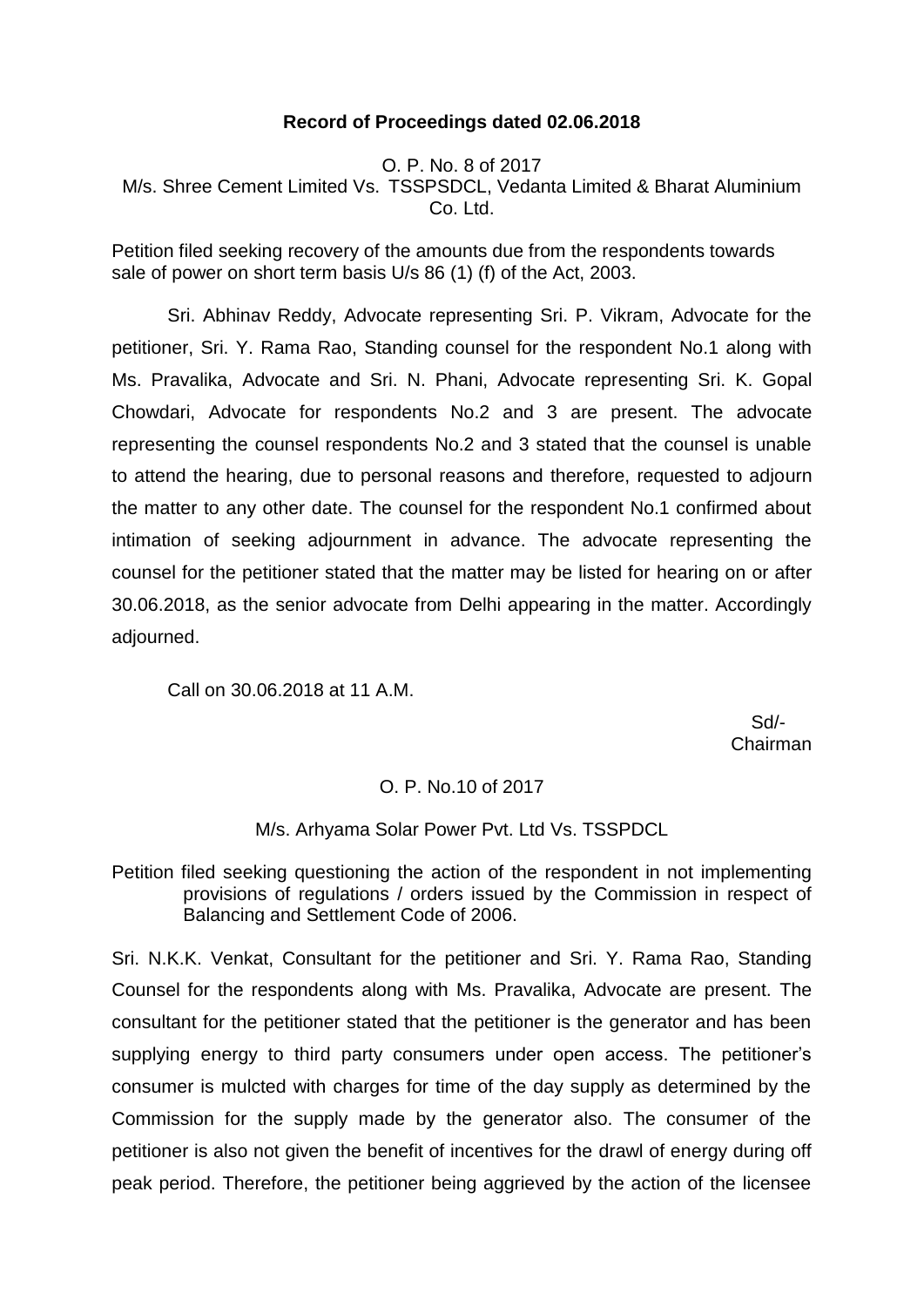of levying TOD charges and not giving incentive to its consumer is before the Commission for directions to the licensees to give effect to the Electricity Act, 2003 and Regulation No. 2 of 2006 being interim balancing and settlement code. The consultant also point out the documents that were filed upon the directions of the Commission on the earlier date of hearing.

The counsel for the respondents stated that there is grievance for the petitioner before the Commission, as it is a generator and issue involved in this petition is with regard to billing of energy to the consumer, who is availing supply from both DISCOM and generator. It is his case that TOD charges are liable to be paid by the consumer as the DICOM is supplying power by procuring the same at high cost from the market. He also stated that the Commission in its tariff order for FY 2016-17 has emphatically supported the view of the DISCOM that TOD charges are leviable for the peak time, even though, the same was opposed by the petitioner and others. The petition is filed by the generator and the generator has no locus standi in the matter. The consumer ought to have filed the petition instead of the generator, however, the consumer has other remedies than the Commission, which can be invoked by it. As far this petition is concerned, the same may be dismissed as not maintainable due to lack of locus standi.

Heard the arguments of the counsel for the parties. The matter is reserved for orders. The parties are at liberty to file their written submissions preferably within a week.

> Sd/- Chairman

I. A. No. 3 of 2017 in O. P. No. 76 of 2015

M/s. Federation of Telangana & Andhra Pradesh Chambers of Commers & Industry Vs. TSDISCOMs

Petition filed Seeking modification of tariff order for the year 2015-16 in respect of R.O. / water processing plants.

Smt. T. Sujatha, Joint Director of the petitioner and Sri. Y. Rama Rao, Standing Counsel for the respondents along with Ms. Pravalika, Advocate are present. The counsel for the respondents reported that as per the directions of the Commission,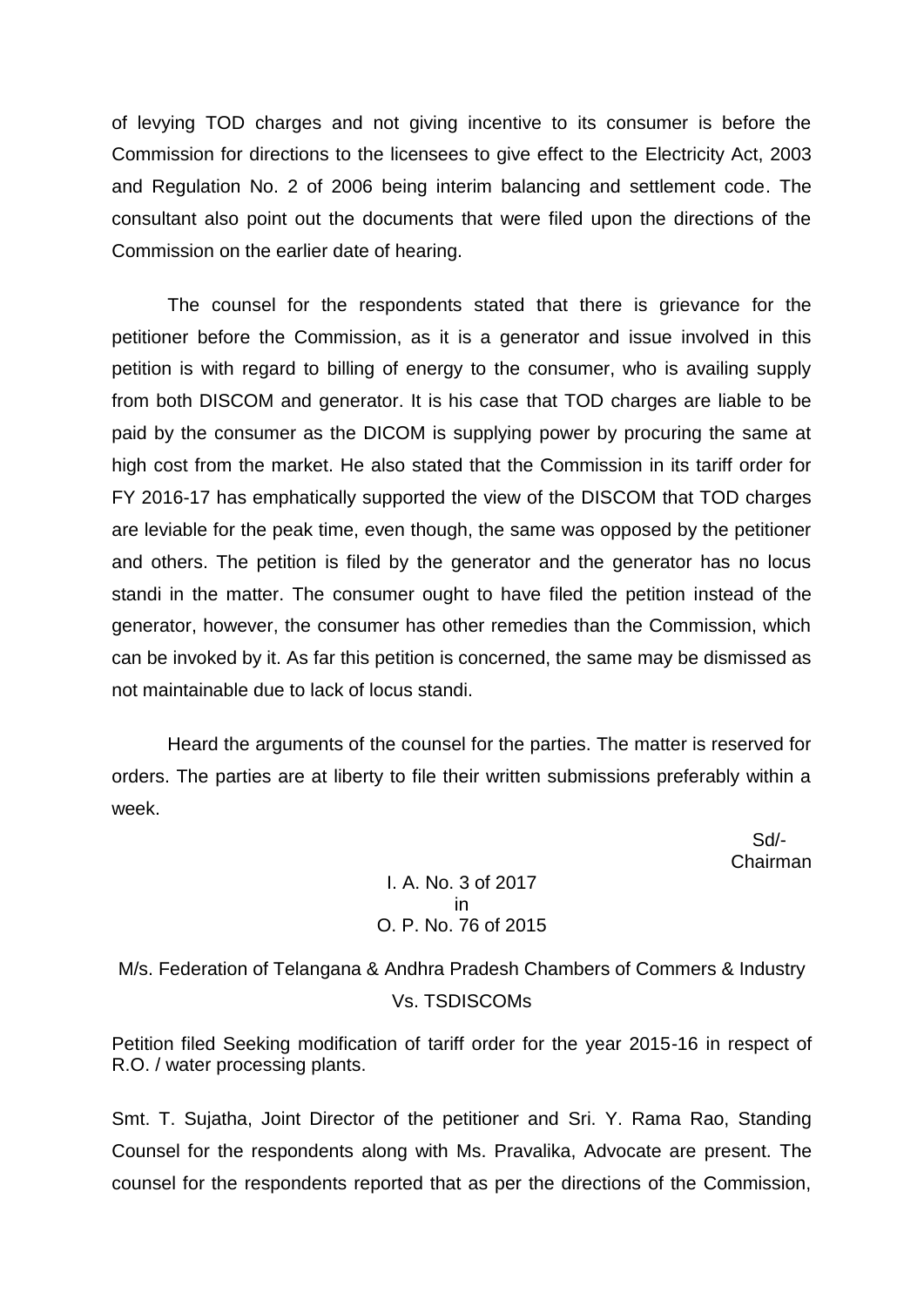none of the consumers or the federation itself have approached the Nodal Officer for resolving the issue raised in the matter. The representative of the federation expressed her apologies as to the understanding of the directions of the Commission on the earlier occasion. However, the federation has filed its submissions directly before the Commission instead of discussing the matter with the Nodal Officer. She also expressed the view that even after initiation of the proceedings, several notices are being sent by the DISCOM to the affected consumers. This position is not correct on the part of the DISCOM.

The Commission expressed its displeasure about not pursuing the matter with the Nodal Officer as well as issuance of notices by the licensee post initiation of proceedings before the Commission. It was made clear as discussed in the earlier hearing, the parties should arrive at amicable figures of payment towards dues from 2012 to 2016 as well as interest portion that can be waived off up to the year 2016.

The parties shall ensure compliance of the observations of the Commission and file detailed statement about the amount arrived at for settlement as well as interest rate by 30.06.2018. In the absence of the same, the Commission will proceed to decide the amounts duly quantifying the dues. Accordingly, the matter is reserved for orders.

 Sd/- Chairman

> I. A. No. 4 of 2017 in O. P. No. 76 of 2015

Sri. Ashok Bukka Vs. TSDISCOMs

Petition filed Seeking modification of tariff order for the year 2015-16 in respect of R. O. / water processing plants.

Sri. Bukka Ashok petitioner along with Smt. T. Sujatha, Joint Director of FTAPCCI and Sri. Y. Rama Rao, Standing Counsel for the respondents along with Ms. Pravalika, Advocate are present. The counsel for the respondents reported that as per the directions of the Commission, none of the consumers or the federation itself have approached the Nodal Officer for resolving the issue raised in the matter. The representative of the federation on behalf of the petitioner expressed her apologies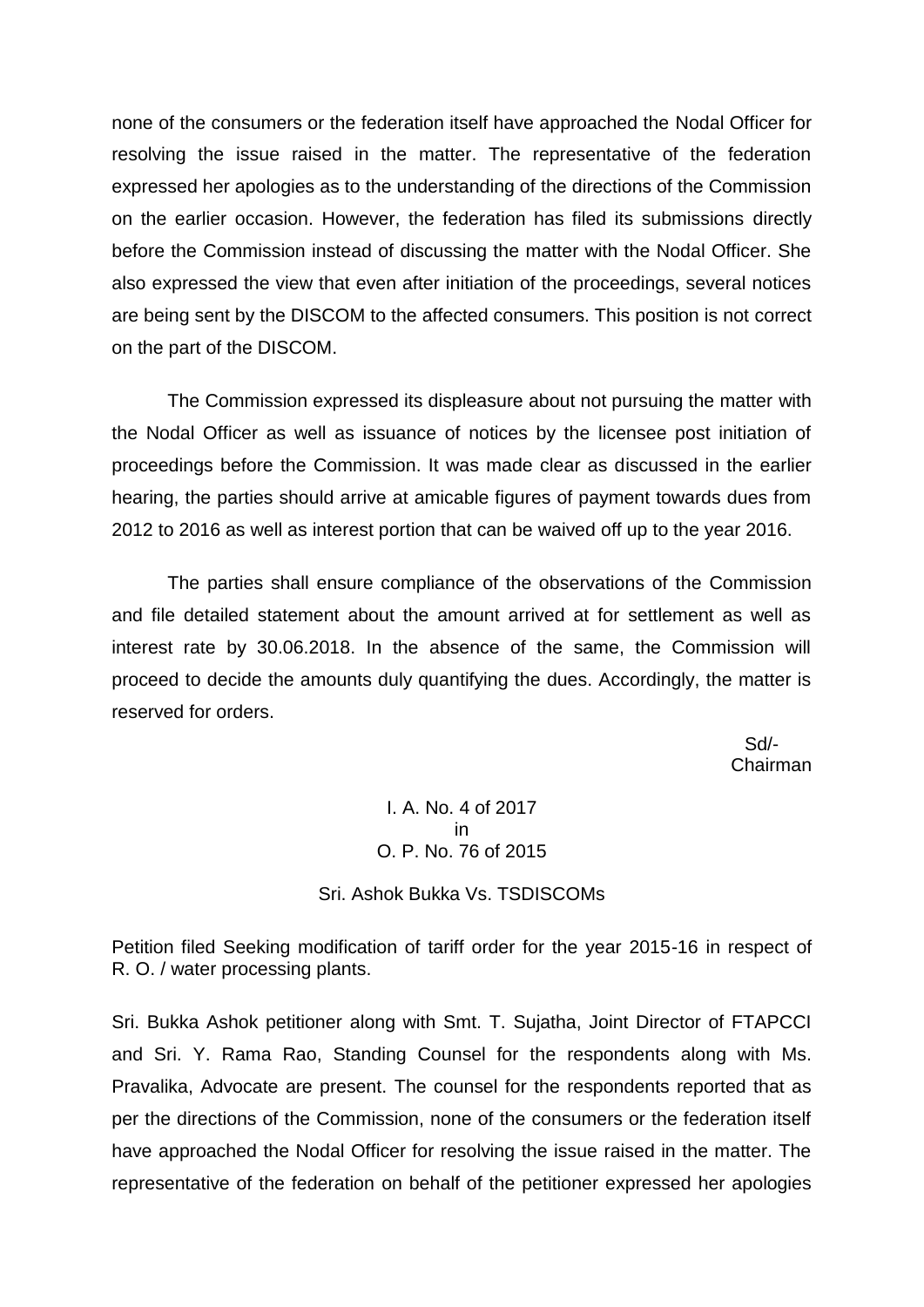as to the understanding of the directions of the Commission on the earlier occasion. However, the federation has filed its submissions directly before the Commission instead of discussing the matter with the Nodal Officer. She also expressed the view that even after initiation of the proceedings, several notices are being sent by the DISCOM to the affected consumers. This position is not correct on the part of the DISCOM.

The Commission expressed its displeasure about not pursuing the matter with the Nodal Officer as well as issuance of notices by the licensee post initiation of proceedings before the Commission. It was made clear as discussed in the earlier hearing, the parties should arrive at amicable figures of payment towards dues from 2012 to 2016 as well as interest portion that can be waived off up to the year 2016.

The parties shall ensure compliance of the observations of the Commission and file detailed statement about the amount arrived at for settlement as well as interest rate by 30.06.2018. In the absence of the same, the Commission will proceed to decide the amounts duly quantifying the dues. Accordingly, the matter is reserved for orders.

 Sd/- Chairman

> I. A. No. 5 of 2017 in O. P. No. 76 of 2015

#### Sri. M. Krishna Reddy Vs. TSDISCOMs

Petition filed Seeking modification of tariff order for the year 2015-16 in respect of RO / water processing plants.

Sri. M. Krishna Reddy petitioner along with Smt. T. Sujatha, Joint Director of FTAPCCI and Sri. Y. Rama Rao, Standing Counsel for the respondents along with Ms. Pravalika, Advocate are present. The counsel for the respondents reported that as per the directions of the Commission, none of the consumers or the federation itself have approached the Nodal Officer for resolving the issue raised in the matter. The representative of the federation on behalf of the petitioner expressed her apologies as to the understanding of the directions of the Commission on the earlier occasion. However, the federation has filed its submissions directly before the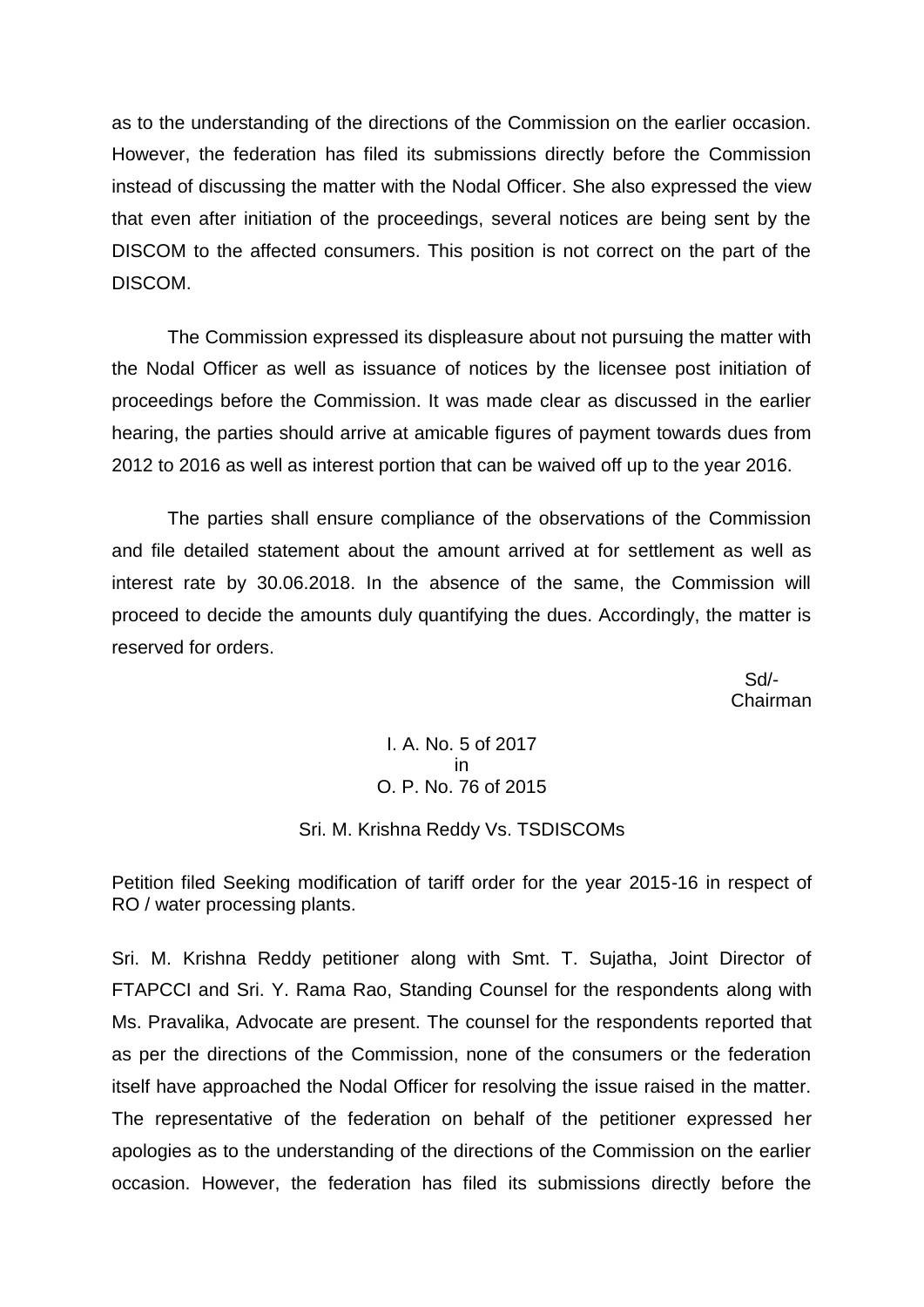Commission instead of discussing the matter with the Nodal Officer. She also expressed the view that even after initiation of the proceedings, several notices are being sent by the DISCOM to the affected consumers. This position is not correct on the part of the DISCOM.

The Commission expressed its displeasure about not pursuing the matter with the Nodal Officer as well as issuance of notices by the licensee post initiation of proceedings before the Commission. It was made clear as discussed in the earlier hearing, the parties should arrive at amicable figures of payment towards dues from 2012 to 2016 as well as interest portion that can be waived off up to the year 2016.

The parties shall ensure compliance of the observations of the Commission and file detailed statement about the amount arrived at for settlement as well as interest rate by 30.06.2018. In the absence of the same, the Commission will proceed to decide the amounts duly quantifying the dues. Accordingly, the matter is reserved for orders.

 Sd/- Chairman

## I. A. No. 6 of 2017 in O. P. No. 76 of 2015

### Sri. Bandi Laxmikantha Reddy Vs. TSDISCOMs

Petition filed Seeking modification of tariff order for the year 2015-16 in respect of RO / water processing plants.

Sri. B. Laxmikantha Reddy petitioner along with Smt. T. Sujatha, Joint Director of FTAPCCI and Sri. Y. Rama Rao, Standing Counsel for the respondents along with Ms. Pravalika, Advocate are present. The counsel for the respondents reported that as per the directions of the Commission, none of the consumers or the federation itself have approached the Nodal Officer for resolving the issue raised in the matter. The representative of the federation on behalf of the petitioner expressed her apologies as to the understanding of the directions of the Commission on the earlier occasion. However, the federation has filed its submissions directly before the Commission instead of discussing the matter with the Nodal Officer. She also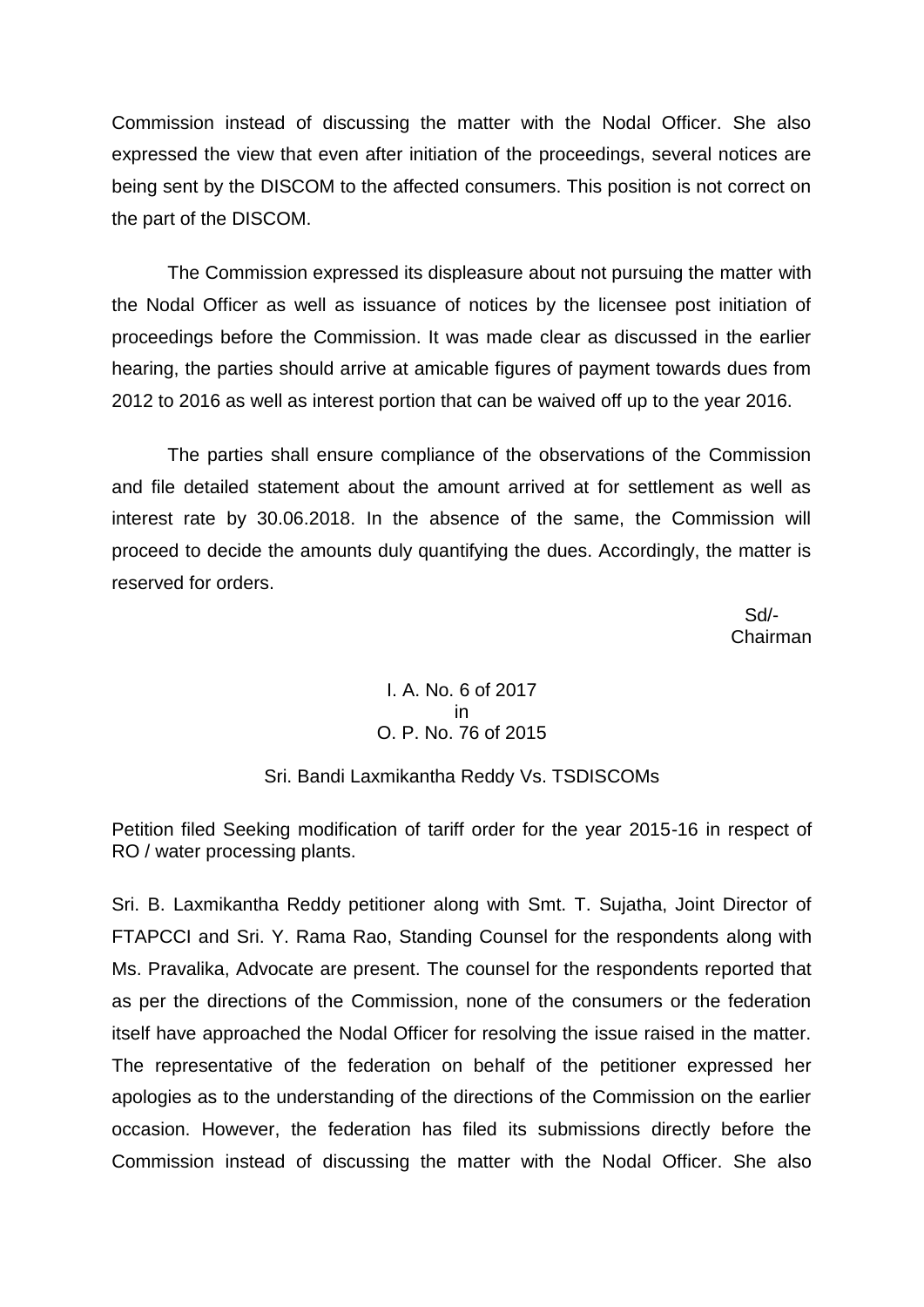expressed the view that even after initiation of the proceedings, several notices are being sent by the DISCOM to the affected consumers. This position is not correct on the part of the DISCOM.

The Commission expressed its displeasure about not pursuing the matter with the Nodal Officer as well as issuance of notices by the licensee post initiation of proceedings before the Commission. It was made clear as discussed in the earlier hearing, the parties should arrive at amicable figures of payment towards dues from 2012 to 2016 as well as interest portion that can be waived off up to the year 2016.

The parties shall ensure compliance of the observations of the Commission and file detailed statement about the amount arrived at for settlement as well as interest rate by 30.06.2018. In the absence of the same, the Commission will proceed to decide the amounts duly quantifying the dues. Accordingly, the matter is reserved for orders.

 Sd/- Chairman

## I. A. No. 7 of 2017 in O. P. No. 76 of 2015

### Sri. M. Jaipal Reddy Vs. TSDISCOMs

Petition filed Seeking modification of tariff order for the year 2015-16 in respect of RO / water processing plants.

Sri. M. Jaipal Reddy petitioner along with Smt. T. Sujatha, Joint Director of FTAPCCI and Sri. Y. Rama Rao, Standing Counsel for the respondents along with Ms. Pravalika, Advocate are present. The counsel for the respondents reported that as per the directions of the Commission, none of the consumers or the federation itself have approached the Nodal Officer for resolving the issue raised in the matter. The representative of the federation on behalf of the petitioner expressed her apologies as to the understanding of the directions of the Commission on the earlier occasion. However, the federation has filed its submissions directly before the Commission instead of discussing the matter with the Nodal Officer. She also expressed the view that even after initiation of the proceedings, several notices are being sent by the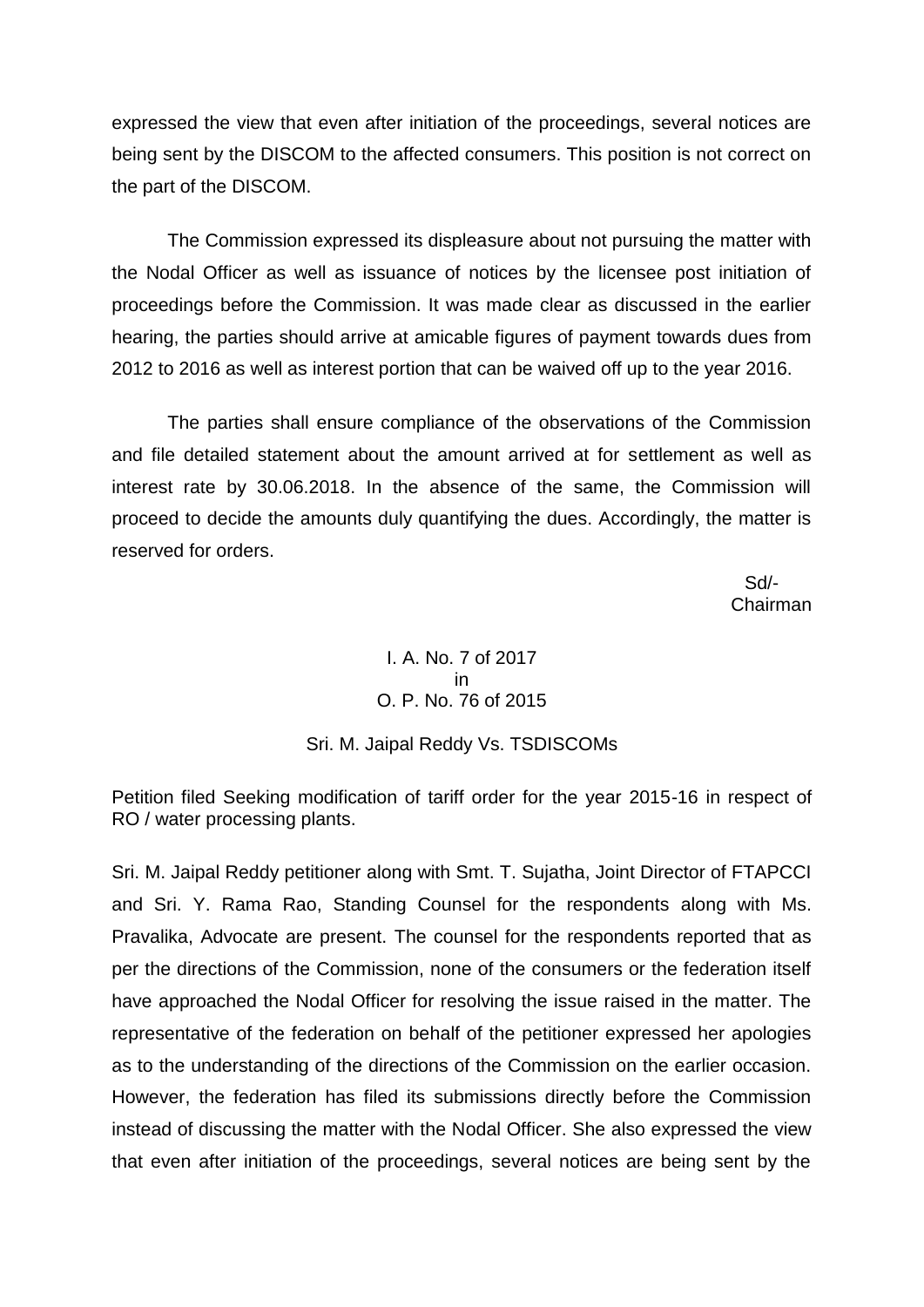DISCOM to the affected consumers. This position is not correct on the part of the DISCOM.

The Commission expressed its displeasure about not pursuing the matter with the Nodal Officer as well as issuance of notices by the licensee post initiation of proceedings before the Commission. It was made clear as discussed in the earlier hearing, the parties should arrive at amicable figures of payment towards dues from 2012 to 2016 as well as interest portion that can be waived off up to the year 2016.

The parties shall ensure compliance of the observations of the Commission and file detailed statement about the amount arrived at for settlement as well as interest rate by 30.06.2018. In the absence of the same, the Commission will proceed to decide the amounts duly quantifying the dues. Accordingly, the matter is reserved for orders.

 Sd/- Chairman

# I. A. No. 8 of 2017 in O. P. No. 76 of 2015

### Sri. Mohd. Makram Ali Vs. TSDISCOMs

Petition filed Seeking modification of tariff order for the year 2015-16 in respect of RO / water processing plants.

There is no representation for the petitioner, however. Smt. T. Sujatha, Joint Director of FTAPCCI stood on behalf of the petitioner and Sri. Y. Rama Rao, Standing Counsel for the respondents along with Ms. Pravalika, Advocate are present. The counsel for the respondents reported that as per the directions of the Commission, none of the consumers or the federation itself have approached the Nodal Officer for resolving the issue raised in the matter. The representative of the federation on behalf of the petitioner expressed her apologies as to the understanding of the directions of the Commission on the earlier occasion. However, the federation has filed its submissions directly before the Commission instead of discussing the matter with the Nodal Officer. She also expressed the view that even after initiation of the